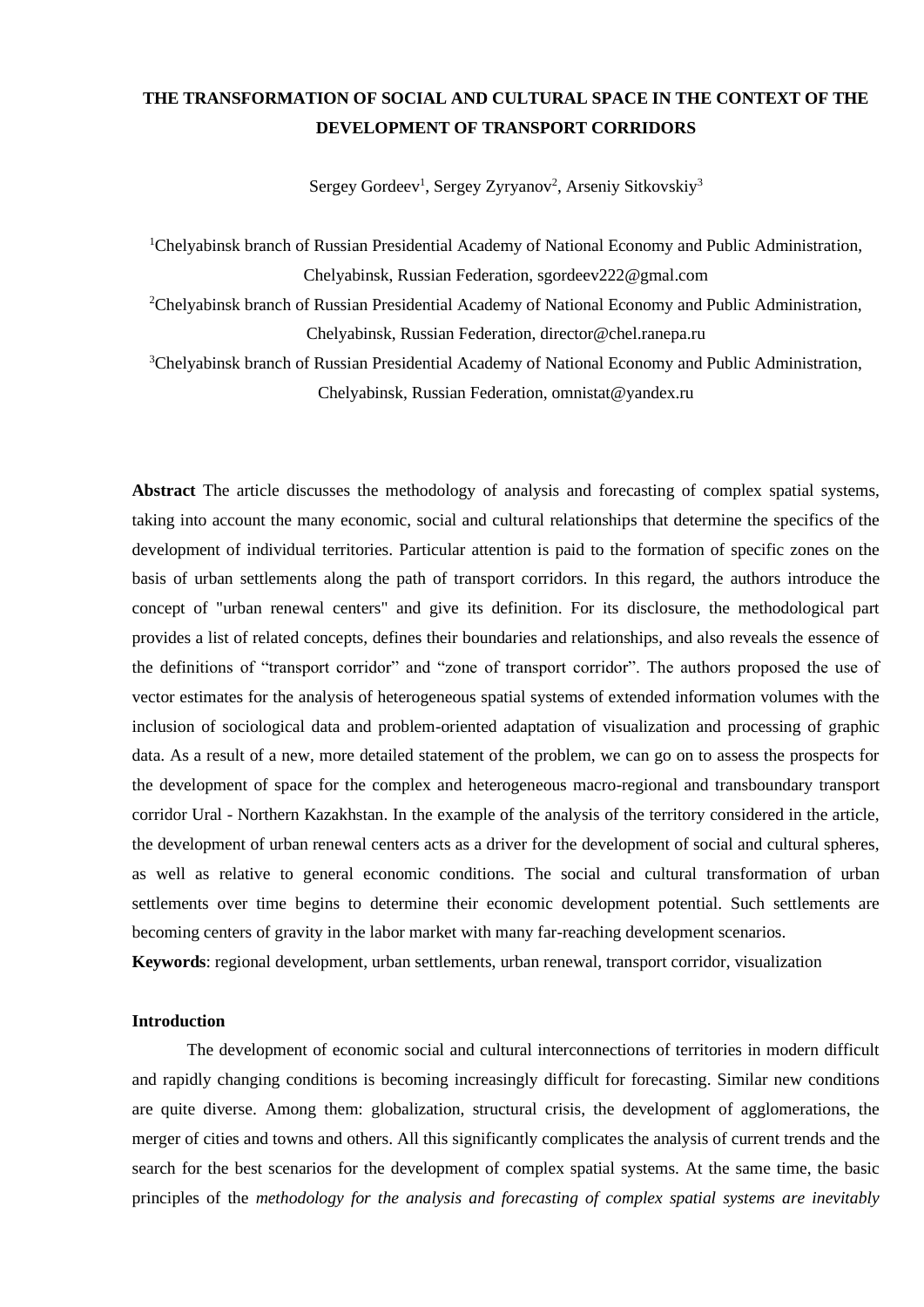*taken into account, taking into account the many economic social and cultural relationships that determine the specifics of the development of individual territories.* Updating the basics opens up a number of new opportunities for the formulation and solution of new non-standard tasks of managing spatial development.

Such updates in the methodology fully affect a number of key provisions of the multidimensional qualitative-quantitative analysis of the development of complex and heterogeneous territorial systems. An important place among them is occupied by a detailed study of the competitive advantages determined by the specifics of the territories. In general, geographical differences predetermine heterogeneity and uneven development of territories. Further, the development of transport corridors, as routes for moving the flow of goods and services, is superimposed on a heterogeneous set of territories. In turn, the development of transport corridors has a significant impact on all aspects of the economic, social and cultural development of territories. Of particular interest here is the formation of specific zones on the basis of urban settlements. Such zones become "growth points" on the route of the transport corridor - "*centers of economic social and cultural attraction, redevelopment the urban environment to the modern standard of quality and comfort*" (hereinafter referred to as *urban renewal centers*).

A detailed study of the competitive advantages and development prospects of urban renewal centers is associated with two important aspects of the transformation of territories and a change in the quality of life of the population. The first aspect is associated with agglomeration processes and urbanization of territories, the spread of elements of a modern comfortable urban environment. The second aspect is connected with the development of communications of various forms of mobility in the conditions of transport corridors, which also contributes to an increase in the quality of life.

Updating a number of provisions of the methodology for analysis and assessment of the impact of urban renewal centers on the routes of transport corridors opens up a number of new opportunities for researching trends and determining the prospects for spatial development. Here, questions of a more detailed systematization and classification of various factors determining the specifics of development come to the fore. The following are questions of a multicriteria assessment of the development of such territories and the corresponding zoning. Of particular importance is the use of information technology (IT). To study a larger number of factors, such studies are focused on using the maximum available amount of heterogeneous information. These are traditional statistics and, most importantly, sociological. Creating problem-oriented tools allows you to switch to a qualitatively different level of research information support. The study of specific issues of spatial development, in the context of poorly structured information, is provided by problem-oriented adaptation of visualization and graphical data processing tools.

Summarizing the above, the present work is devoted to the study of the analysis of spatial competitive advantages with consideration of the economic, social and cultural aspects of the development of transport corridors in rapidly developing territories. In this case, individual, largely specific conditions for the formation of urban renewal centers are considered.

#### **Methodology and methods**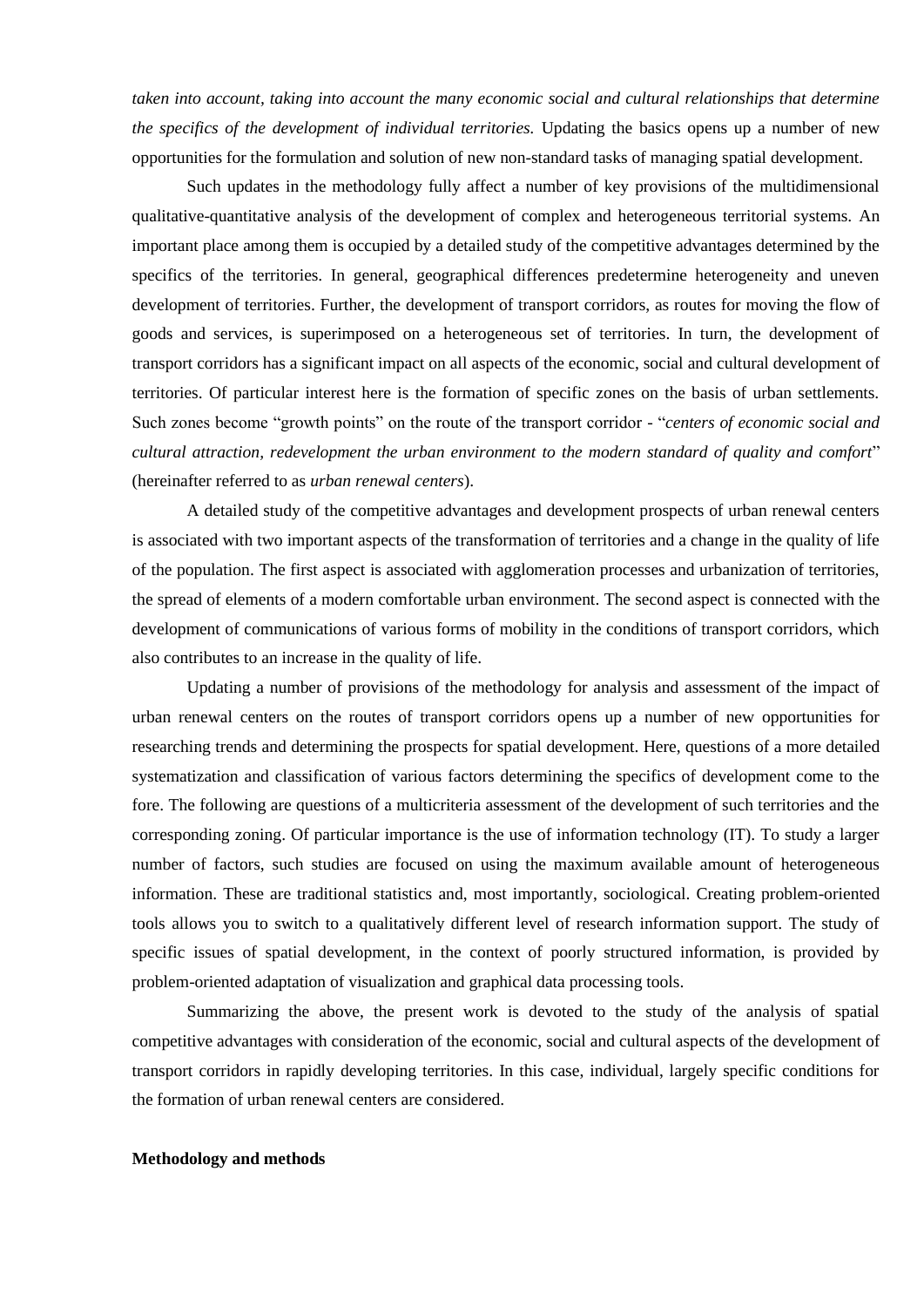Studies of the development of economic social and cultural relationships between territories are largely interdisciplinary. In the general case, the expansion of the scope of such interconnections is associated with economic growth and the subsequent development of the social and cultural component of the urban environment.

The urban communicative environment largely transforms the social and cultural space. At the same time, the urban population becomes the main carriers of social and cultural specifics [13]. Thus, the spatial socio-settlement framework that determines the development of urban settlements becomes crucial in the transformation of the social and cultural space of the territories.

In a real information situation, a study of any heterogeneous system of urban settlements with an analysis of a large number of insufficiently formalized factors. The development of the transport corridor will inevitably increase the influence of a number of factors on the transformation of the social and cultural space of the territories, the spatial socio-settlement framework. The study of the joint development of urban environment objects, transport corridors is associated with assessments of many characteristics of urban settlements of various scales and specifics.

The conceptual framework for such studies is associated with the formalization of the conditions for the development of a very complex and heterogeneous set of interconnected urban settlements. In general, the construction of a model reflecting the development of such a system is associated with the adaptation of the classical model of the territory. Her example is a multi-level symmetric hierarchical model of the concept of systemic stability of the economy [7; 8]. Adaptation in this case involves the transformation of the model in accordance with the structure of the spatial socio-settlement framework. The network structure of such a framework carries information about the specifics and location of urban settlements.

The format of urban entities is diverse. The most complex form is *agglomeration with the concentration of settlements around large cities*. A poorly structured form of urban integration is conurbation. In general, the structure of agglomerations is complex and heterogeneous. It includes various components: *large city center* - core cities of the agglomeration, *edge cities* - cities on the outskirts of the agglomerations, *urban area* - cities within the boundaries of a real built-up space (outside administrative boundaries), *metropolitain area* - clots of settlements around large cities, etc. Population concentration in such urban structures, primarily due to the characteristics of economic development. At the same time, a significant part of urban settlements falls on separately located, although interconnected, medium and small cities, urban settlements. Further, such specifics of urban development significantly alters the regional social and cultural space.

The complexity of the structure of the settlement frame and the uneven distribution of the population increases even more with the advent of specific zones of the transport corridor - urban renewal centers. The considered characteristics of the transport corridor in various tasks differ markedly [15]. The basic classical logistic definition of a transport corridor [3] characterizes the path along a specific route, without transit transportation. Studies of the spatial development of *the transport corridor* are considered in a broader sense.

Zones of the transport corridor - urban renewal centers are becoming particularly significant and promising objects of spatial development. They act as a set of territories of high transport accessibility,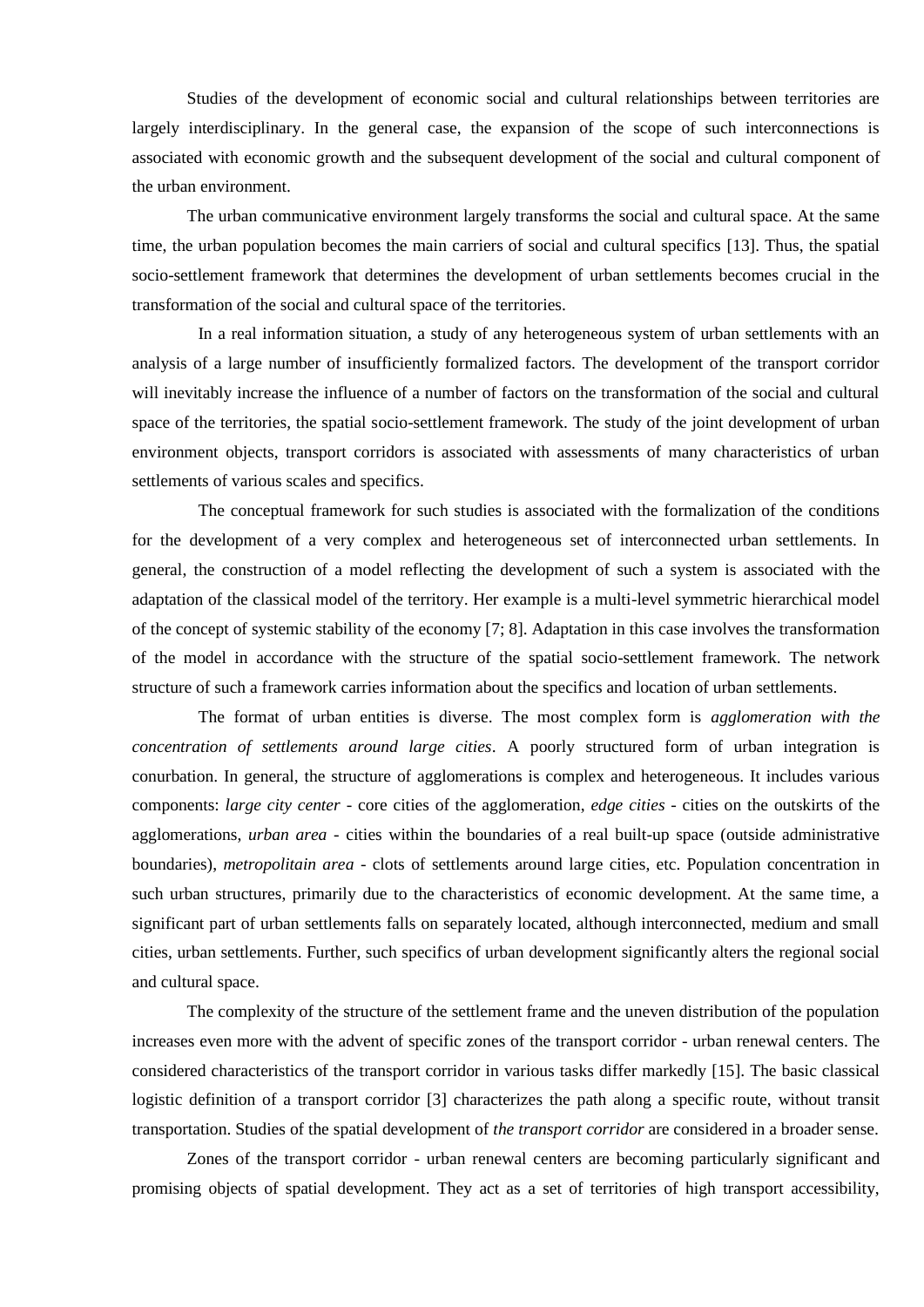having competitive advantages through the use of a transit transport component (trunk) to solve local problems. In this case, *zones of social and cultural attraction of various settlements are superimposed on the traditional linear space of the transport corridor*.

Such zones are characterized by an increase in the concentration of the population in urban settlements and the intensification of economic, social and cultural processes. Such zones may include agglomerations, individual cities, and small towns [14]. The development of such zones is largely determined by agglomeration processes. For many projects (excluding mega highways), the issues of the economic impact of transport corridors on nearby territories are still poorly understood [12].

As a result of such a transformation, a much more complex heterogeneous spatial structure is formed than the initial one. *The concept of a transport corridor zone is generally applicable to any of a diverse set of objects located near a transport corridor and developing nearby settlements of various formats*. Such *spatial objects* then become centers of renewal of the urban environment in relation to other territories. The multilevel system of such economically rapidly developing centers of urban renewal largely determines the evolution of the surrounding social and cultural space.

In real conditions, when researching the specifics of such spatial objects in conditions of limited information, specialized, information-adapted approaches based on the principles of "soft systems methodology" get an advantage [2]. They allow you to refine the provisions and analysis procedures directly in the search for solutions. Clarifications of provisions in this case are integrated into the stages of the search for solutions.

The informational basis for the study of assessments of the current level and prospects of social and cultural development of both the territory as a whole and the zones of the transport corridor is associated with the adaptation of the approach to assessing the quality of life based on vector assessments. The use of sociological information provides a qualitatively new informational basis for such assessments. The totality of such sociological assessments forms the *vector of assessment of the current situation* (*self-esteem by society*). The addition of traditional very limited statistical data makes it possible to have a unified approach to a representative reflection of the characteristics of the most diverse territorial objects. At the same time, the problem of lack of information is also solved.

A similar vector approach to assessing the quality of life has already been tested in assessing development priorities based on the preferences of society in two groups of indicators. These are assessments of the quality of infrastructure (housing, transport, utilities, etc.) and assessments of the quality of life in terms of healthcare, cultural education, including the demand for social and cultural services [6].

Here, a special place is occupied by the analysis of the discrepancy between the estimates of the population when comparing the assessment vectors for different territories. When comparing territories, vector estimates are primarily associated with the analysis of the situation and their subsequent mutual comparison. The accumulation of information on preference vectors in the systematization and formation of a specialized information-analytical database creates the basis for further research on the analysis and forecasting of society's preferences in a territorial aspect. The totality of such vector estimates for the entire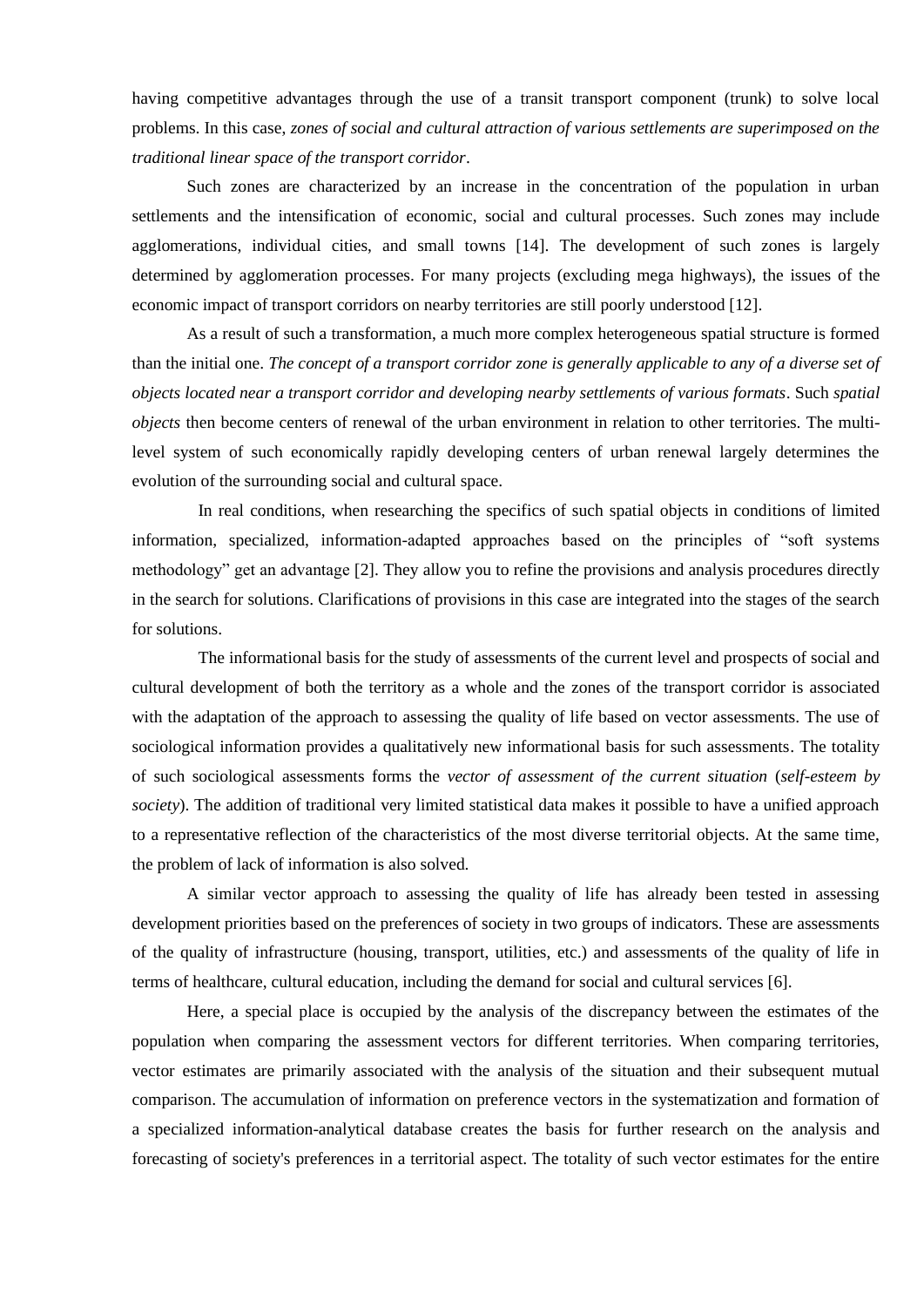totality of the territories under consideration characterizes both the position of individual territories, as the main trends in the transformation of social and cultural space.

A similar approach to assessing the totality of the characteristics of social and cultural space is easily combined with the principles of "soft systems methodology". It is flexible enough and allows you to integrate various other approaches and methods used in measuring the well-being and quality of life of the population in the territory of residence [9; 10].

The settlements geographically adjacent to the transport interregional corridor inevitably fall into the zone of "attraction" of urban renewal centers as agglomeration processes develop. Assessment of the current state and development potential of the transport corridor zones further allows us to move on to *problemoriented zoning of territories*. Here, a special role is played by visualization technologies, which make it possible to more clearly identify the main objects of spatial development that are difficult to digitize. Adapted geoinformatics, problem-oriented technologies occupy a special place here [4].

The presented methodological foundations for the use of vector estimates on extended volumes of information with the inclusion of sociological data open up new opportunities for the study of complex spatial systems based on representative estimates of the population in certain territories. The objects of such studies are, as a set of heterogeneous interconnected and dynamically developing zones of transport corridors, as well as individual urban renewal centers of various formats. Such a multi-spatial representation of territories makes it possible to solve a wide range of spatial development management tasks at a qualitatively different level.

# **Results/Findings and Discussion**

A new more detailed statement of tasks allows us to proceed to assess the prospects for the development of space for a complex and heterogeneous macro-regional and transboundary transport corridor Ural - Northern Kazakhstan (direction Chelyabinsk - Troitsk - Kostanay). One of the defining points here is problem-oriented zoning. Its results also become prerequisites for considering other problems of spatial interregional and regional development [1; 11; 17].

For the territories under consideration, the establishment of urban renewal centers is of particular importance for the development of social and cultural spheres, as well as relatively general economic conditions. The social and cultural transformation of urban settlements over time begins to determine their economic development potential. Such settlements are becoming centers of gravity in the labor market with many far-reaching development scenarios.

Among examples of approbation of the considered approach to research within the framework of solving current management tasks of spatial development, two should be singled out. The first example is related to: a problem-oriented analysis of the development prospects of the territories of the transboundary transport corridor Ural - Northern Kazakhstan [5]. The second example is associated with predicting the spatial development of individual municipalities, the formation of a multi-level system of centers of social services [16].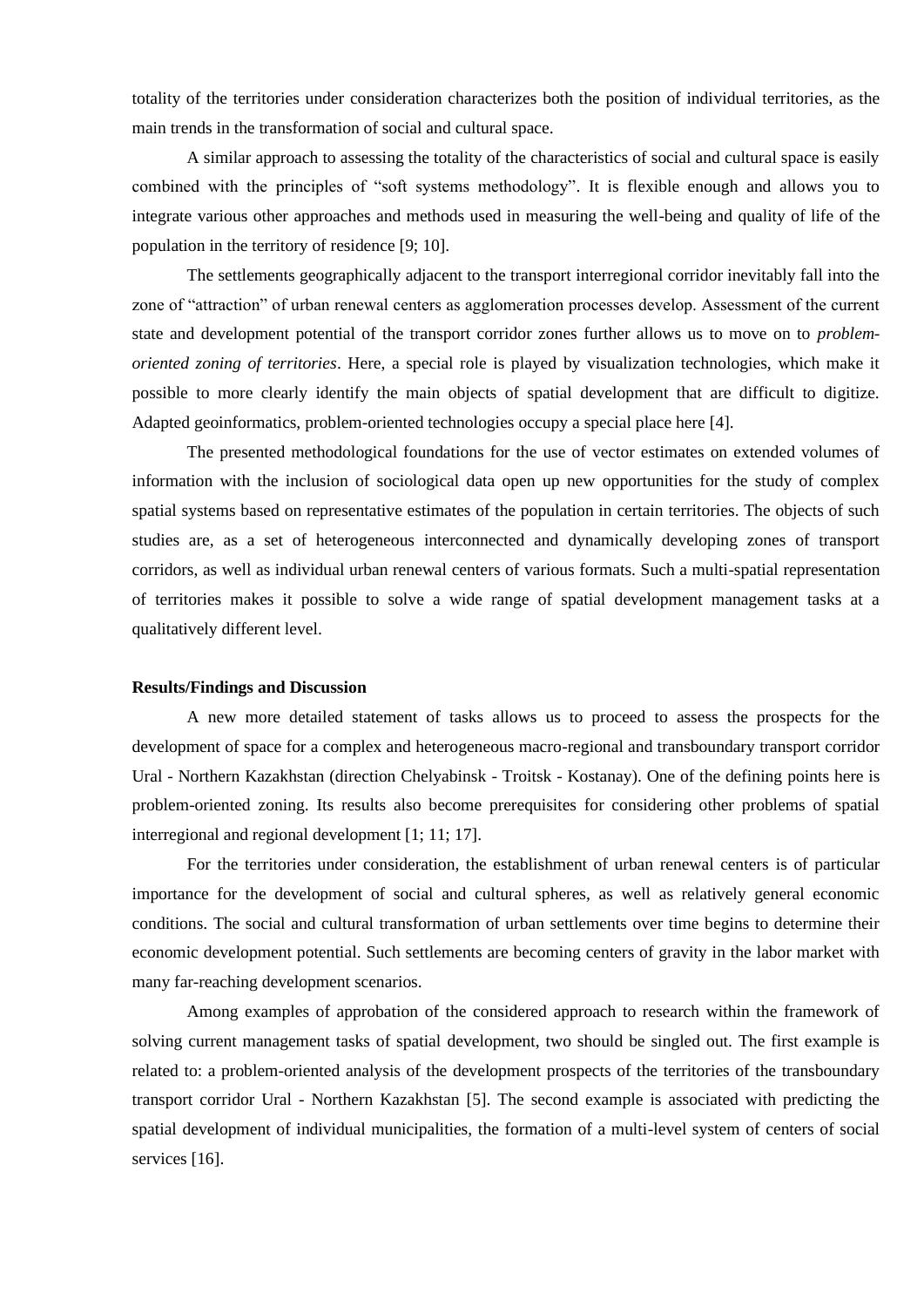In the examples under consideration, the space of the Urals and Northern Kazakhstan is characterized by: a significant length and complexity of the configuration of territories, remoteness of regional administrative centers from each other, low density and uneven distribution of the population. In such conditions, the formation of urban renewal centers (transport corridor zones) is of particular importance.

Multifactorial (economic, social, cultural) "attraction" of the transport corridor zones increases spatial heterogeneity and differentiation of territories. However, increased transport accessibility helps smooth out differences. Such complex and sometimes conflicting trends provide various competitive advantages to settlements in the transport corridor zone.

The territories of transport corridor zones are determined regardless of administrative boundaries. Here, the criterion is the simple transport accessibility of the most significant objects of the urban environment for the population (for example, a 15-minute or other). Under special conditions with such zoning, there are territories with agglomeration processes.

In this example, the number of urban renewal centers that benefit from the location of transport corridors in the zone includes various territorial objects. Among them:

- $\frac{1}{2}$  large cities (determining the development of the macroregion);
- $-$  small and medium-sized cities (supporting socio-economic, production and distribution centers of territories);
- $-$  small urban settlements (small service centers of a limited set of sociocultural services).

The general structure of *the entire system of zones of the Ural - Northern Kazakhstan* interregional, transboundary transport corridor section is shown in Figure 1. The territory of the agglomeration processes of the Chelyabinsk metropolis, which integrates the zones of small cities, is highlighted separately. Zones of small towns are limited by a dotted line, and villages by a solid line. The size of the zones in the diagram is proportional to the population.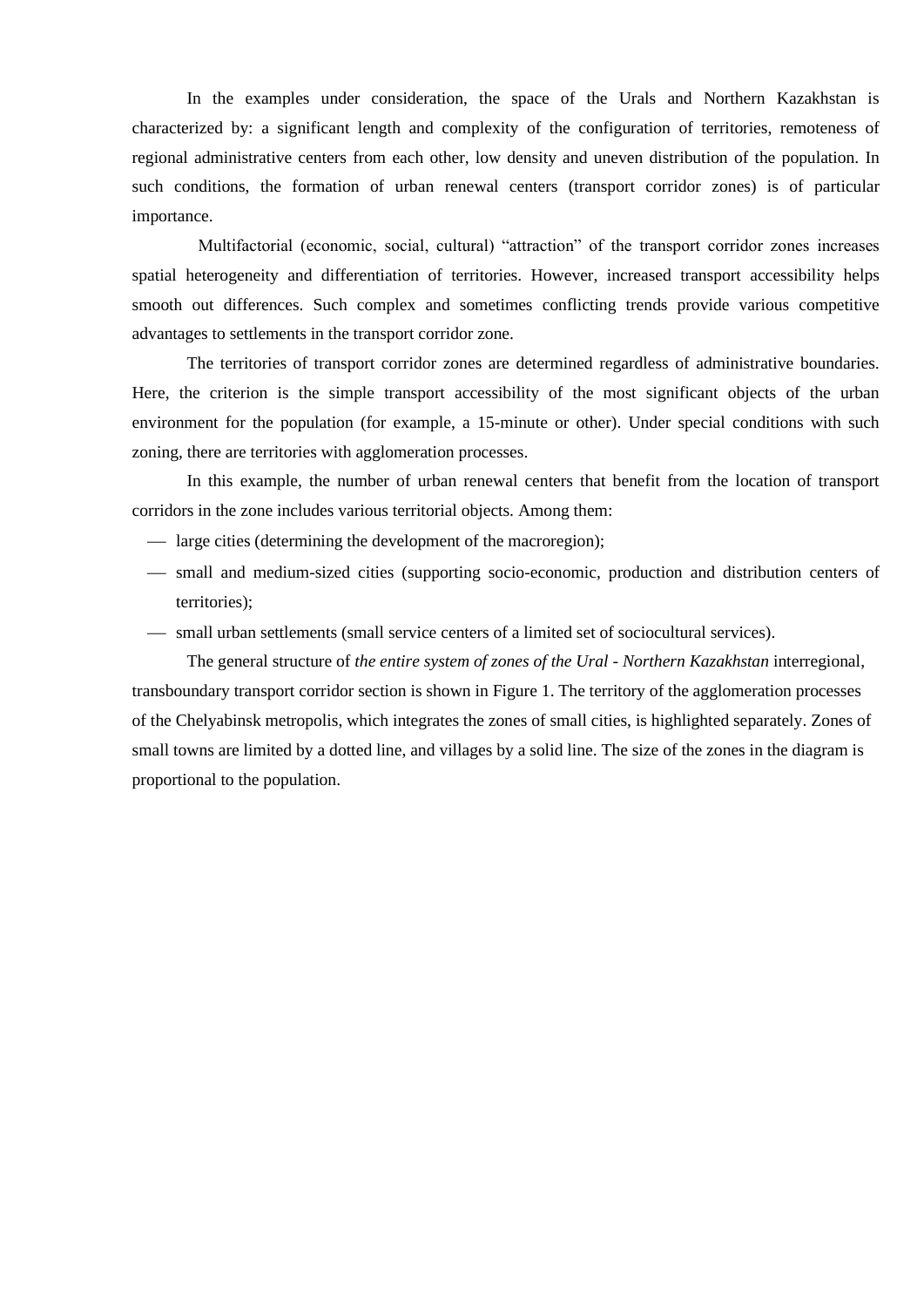

**Figure 1**. Ural - Northern Kazakhstan (Chelyabinsk agglomeration and highways) - on the cross-border section of Chelyabinsk - Troitsk - Kostanay

The main processes for the spheres of the economy, society, and culture are largely extraterritorial. Accordingly, the best prospects for searching for "growth points" for the development of urban renewal centers, in this example and other cases, are in the directions of the most significant communications and regardless of administrative boundaries.

Further study of possible development scenarios is associated with several areas of subsequent research. Among them: conducting an analysis with an increase in the number of details of the factors studied and considering the interests of individual social groups. This implies the use of more complex information-adaptable models and the improvement of IT visualization tools, geographic information technologies.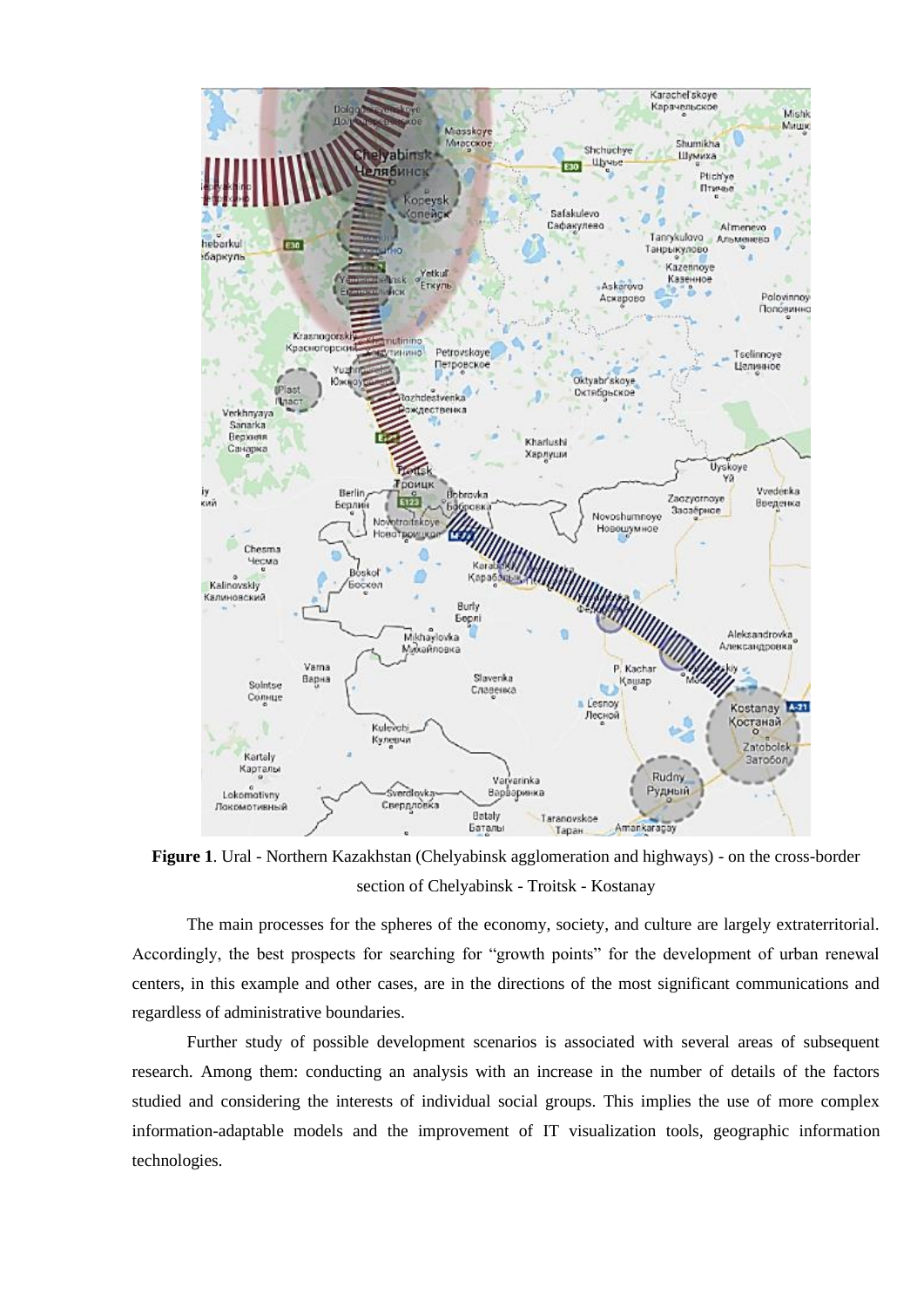# **Conclusions**

The presented version of the multi-spatial methodology for the development of a complex system of heterogeneous territories involving a variety of sociological information is open for improvement, development and adaptation for other studies. Further more detailed classification and systematization of the development factors of transport corridor zones - urban renewal centers, allows us to solve new challenges for the long-term development of both individual settlements and territories as a whole. In this case, transport corridors act as drivers of perspective spatial development. At the same time, it becomes possible to more efficiently develop economic social and cultural relationships between territories. Additional opportunities for the development of such studies are largely provided by the expansion of IT capabilities, including specialized, problem-oriented, associated with spatial analysis.

#### **Acknowledgment**

The authors are grateful to the Russian Foundation for Basic Research for the financial support of the given article. Grant RFBR 010-00964 "Modeling and visualization of spatial development scenarios of the transboundary macro-region exemplified by the Urals and Northern Kazakhstan".

### **References**

1. Barkhatov, V.I., Pletnev, D.A., Kapkaev, Yu.Sh. 2019. Tsentry i periferiya Urala i Povolzh'ya v usloviyakh «novoy normal'nosti» [The Ural and Volga regions' centers and periphery in the context of "new normality"]. *Society and power* 5 (79): 65–83. [in Rus]

2. Checkland, P. 1990. Soft systems methodology in action J. Scholes. John Wileys Sons Inc., N. Y., 329 p.

3. Gadzhinsky, A.M. 1999. Logistika: Uchebnik dlya vysshikh i srednikh spetsial'nykh uchebnykh zavedeniy [Logistics: Textbook for higher and secondary special educational institutions], 2nd ed. Information and Implementation Center "Marketing", Moscow, Russia, 228 pp. [in Rus]

4. Gordeev, S.S. 2016. Otsenka ustoychivosti prostranstvennogo sotsio-ekologoekonomicheskogo razvitiya v srede geoinformatiki [Assessment of the sustainability of spatial socioecological and economic development in the environment of geoinformatics]. *Bulletin of the Chelyabinsk State University* 11: 37–50. [in Rus]

5. Gordeev, S.S. 2019. Vizualizatsiya v sisteme modeley prostranstvennogo razvitiya: na primere transgranichnoy territorii Urala i severnogo Kazakhstana [Visualization in the system of models of spatial development: the example of the transboundary territory of the Urals and Northern Kazakhstan]. *Scientific Annual Publication of the Analysis and Forecast Centre* 1 (3): 9–29. [in Rus]

6. Gordeev, S.S., Zyryanov, S.G., Sitkovsky, A.M. 2019. Otsenki kachestva zhizni i sotsial'nykh prioritetov razvitiya territoriy [Assessment of the quality of life and social priorities for the development of territories]. *Bulletin of the Chelyabinsk State University* 11 (433): 38–47. [in Rus]

7. Kleiner, G.B. 2015. Fosudarstvo — region — otrasl' — predpriyatiye: karkas sistemnoy ustoychivosti ekonomiki Rossii. Chast' 1 [State — region — industry — enterprise: the framework of systemic stability of the Russian economy. Part 1]. *The economy of the region* 2: 50–52. [in Rus]